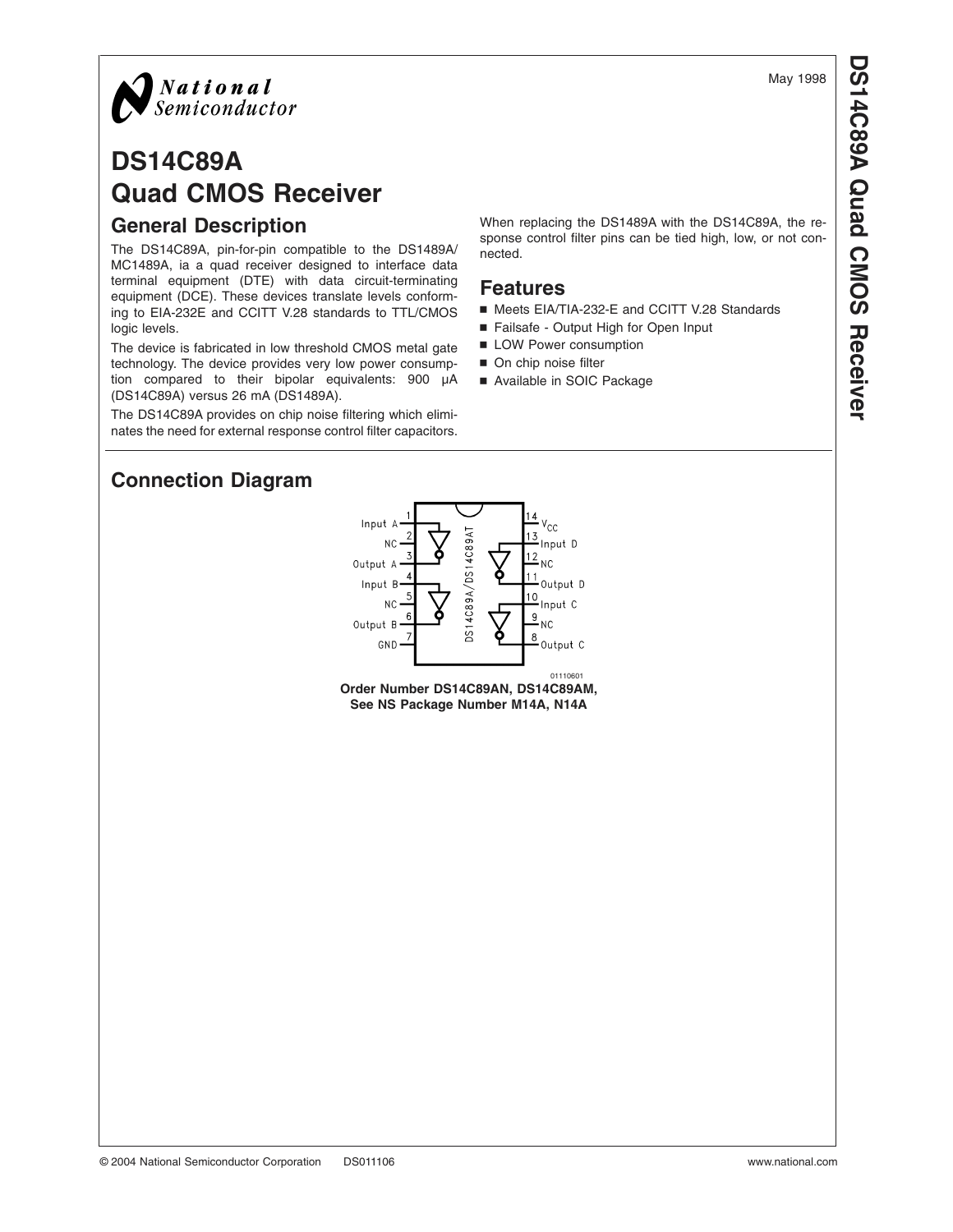## <span id="page-1-0"></span>**Absolute Maximum Ratings (Note 1)**

**If Military/Aerospace specified devices are required, please contact the National Semiconductor Sales Office/ Distributors for availability and specifications.**

| $V_{CC}$                                                | $+6V$               |
|---------------------------------------------------------|---------------------|
| Input Voltage                                           | $-30V$ to $+30V$    |
| Receiver Output Voltage                                 | $(V_{CC}) +0.3V$ to |
|                                                         | $GND-0.3V$          |
| <b>Junction Temperature</b>                             | $+150^{\circ}$ C    |
| Continuous Power Dissipation $@ + 25^{\circ}C$ (Note 2) |                     |
| N Package                                               | 1513 mW             |
| M Package                                               | 1063 mW             |
| Lead Temp.                                              |                     |

(Soldering 4 seconds) +260˚C Storage Temp. Range  $-65^{\circ}$ C to +150°C ESD Rating  $\geq 1.8$  kV, Typically  $\geq 2$  kV (HMB, 1.5 kΩ, 100 pF)

### **Recommended Operating Conditions**

|                                  | Min      | Max    | Units |
|----------------------------------|----------|--------|-------|
| $V_{CC}$ (GND = 0V)              | $+4.5$   | $+5.5$ | V     |
| Operating Free Air Temp. $(T_A)$ |          |        |       |
| <b>DS14C89A</b>                  | $\Omega$ | $+75$  | °C.   |

## **Electrical Characteristics**

Over recommended operating conditions, unless otherwise specified

| Over recommended operating conditions, unless otherwise specified |                                 |                                    |                                    |         |      |        |              |
|-------------------------------------------------------------------|---------------------------------|------------------------------------|------------------------------------|---------|------|--------|--------------|
| Symbol                                                            | <b>Parameter</b>                |                                    | <b>Conditions</b>                  | Min     | Typ  | Max    | <b>Units</b> |
| V <sub>TH</sub>                                                   | Input High Threshold            |                                    |                                    | 1.3     |      | 2.7    | $\vee$       |
| $V_{TL}$                                                          | Input Low Threshold             |                                    |                                    | 0.5     |      | 1.9    | V            |
| $V_{HY}$                                                          | <b>Typical Input Hysteresis</b> |                                    |                                    |         | 1.0  |        | $\vee$       |
| $I_{IN}$                                                          | Input Current                   | $V_{IN} = +25V$                    | $V_{CC}$ = +4.5V to +5.5V          | 3.6     |      | 8.3    | mA           |
|                                                                   |                                 | $V_{IN} = -25V$                    |                                    | $-3.6$  |      | $-8.3$ | mA           |
|                                                                   |                                 | $V_{IN} = +3V$                     |                                    | 0.43    |      | 1.0    | mA           |
|                                                                   |                                 | $V_{IN} = -3V$                     |                                    | $-0.43$ |      | $-1.0$ | mA           |
|                                                                   |                                 | $V_{IN} = +15V$                    | $V_{CC} = 0V$ (Power-Off)          | 2.14    |      | 5.0    | mA           |
|                                                                   |                                 | $V_{IN} = -15V$                    | (Note 4)                           | $-2.14$ |      | $-5.0$ | mA           |
|                                                                   |                                 | $V_{IN} = +3V$                     |                                    | 0.43    |      | 1.0    | mA           |
|                                                                   |                                 | $V_{IN} = -3V$                     |                                    | $-0.43$ |      | $-1.0$ | mA           |
| $V_{OH}$                                                          | Output High Voltage             | $V_{IN} = V_{TL}$ (min)            | $I_{\text{OUT}} = -3.2 \text{ mA}$ | 2.8     | 4.0  |        | $\vee$       |
|                                                                   |                                 |                                    | $I_{\text{OUT}} = -20\mu A$        | 3.5     | 4.7  |        | V            |
| $V_{OL}$                                                          | <b>Output Low Voltage</b>       | $V_{IN} = V_{TH}$                  |                                    |         |      |        |              |
|                                                                   |                                 | (max)                              |                                    |         | 0.15 | 0.4    | V            |
|                                                                   |                                 | $I_{\text{OUT}} = +3.2 \text{ mA}$ |                                    |         |      |        |              |
| $I_{\rm CC}$                                                      | <b>Supply Current</b>           | No Load, $V_{IN} = 2.7V$ or 0.5V   |                                    |         | 0.5  | 900    | μA           |

## **AC Electrical Characteristics (Note 3)**

Over recommended operating conditions, unless otherwise specified,  $C_1 = 50$  pF

| <b>Symbol</b>               | <b>Parameter</b>                      | <b>Conditions</b>              | Min | Typ | Max | <b>Units</b> |
|-----------------------------|---------------------------------------|--------------------------------|-----|-----|-----|--------------|
| $\mathrm{t}_{\mathsf{PLH}}$ | Propagation Delay Low to High         | Input Pulse Width $\geq 10$ µs |     | 3.5 | 6.5 | <b>US</b>    |
| $t_{\text{PHL}}$            | Propagation Delay High to Low         | Input Pulse Width $\geq 10$ µs |     | 3.2 | 6.5 | μs           |
| $t_{SK}$                    | <b>Typical Propagation Delay Skew</b> |                                |     | 400 |     | ns           |
|                             | <b>Output Rise TIme</b>               |                                |     | 40  | 300 | ns           |
|                             | <b>Output Fall Time</b>               |                                |     | 40  | 300 | ns           |
| m <sub>w</sub>              | Pulse Width assumed to be Noise       |                                |     |     | 1.0 | us           |

**Note 1:** "Absolute Maximum Ratings" are those values beyond which the safety of the device cannot be guaranteed. They are not meant to imply that the devices should be operated at these limits. The tables of "Electrical Characteristics" specify conditions for device operation.

**Note 2:** Derate N Package 12.1 mW/˚C, and M Package 8.5 mW/˚C above +25˚C.

**Note 3:** AC input waveforms for test purposes:  $t_r = t_f = 200$  ns,  $V_{\text{IH}} = +3V$ ,  $V_L = -3V$ ,  $f = 20$  KHz.

Note 4: Under the power-off supply conditions it is assumed that the power supply potential drops to zero (0V) and is replaced by a low impedance or short circuit to ground.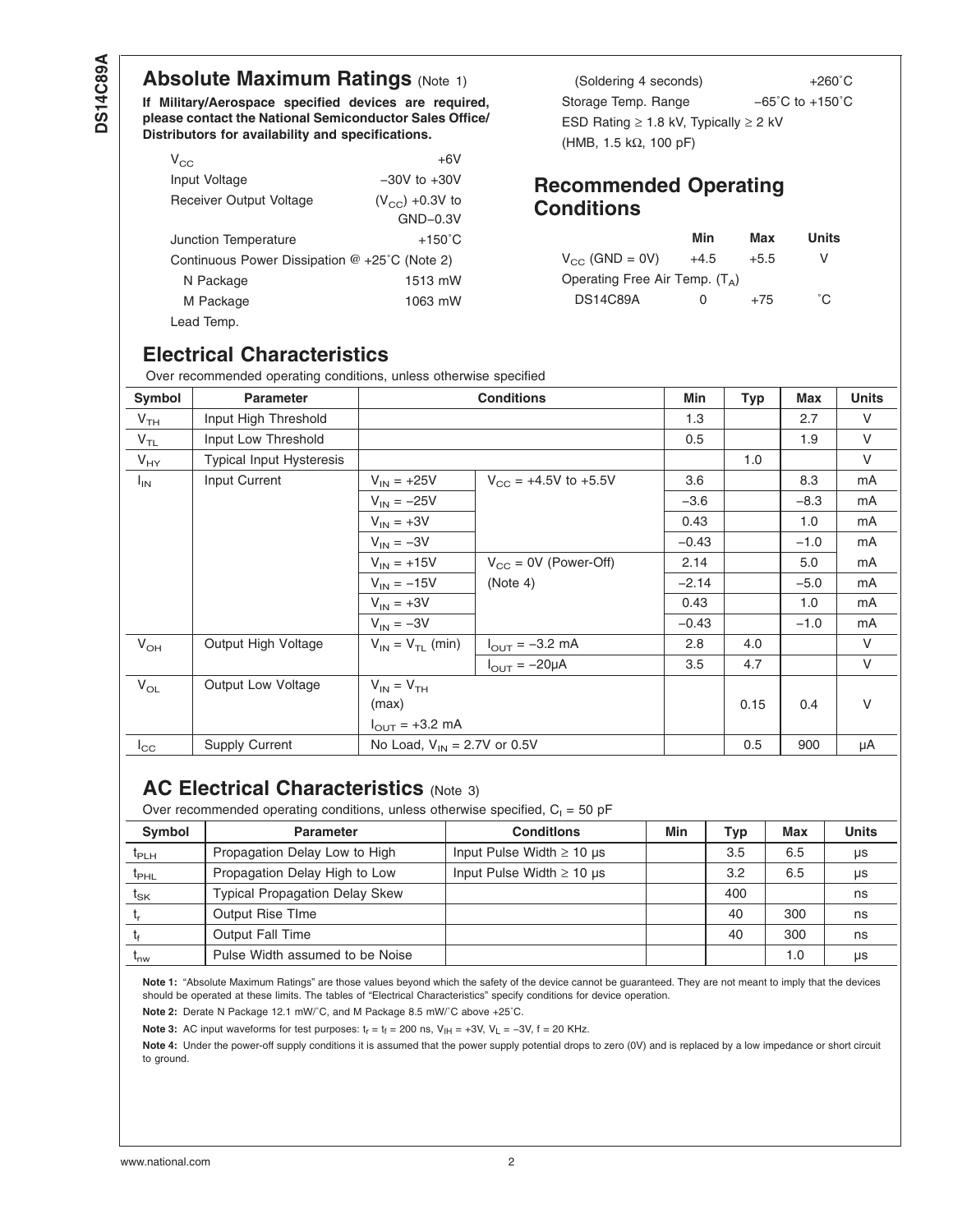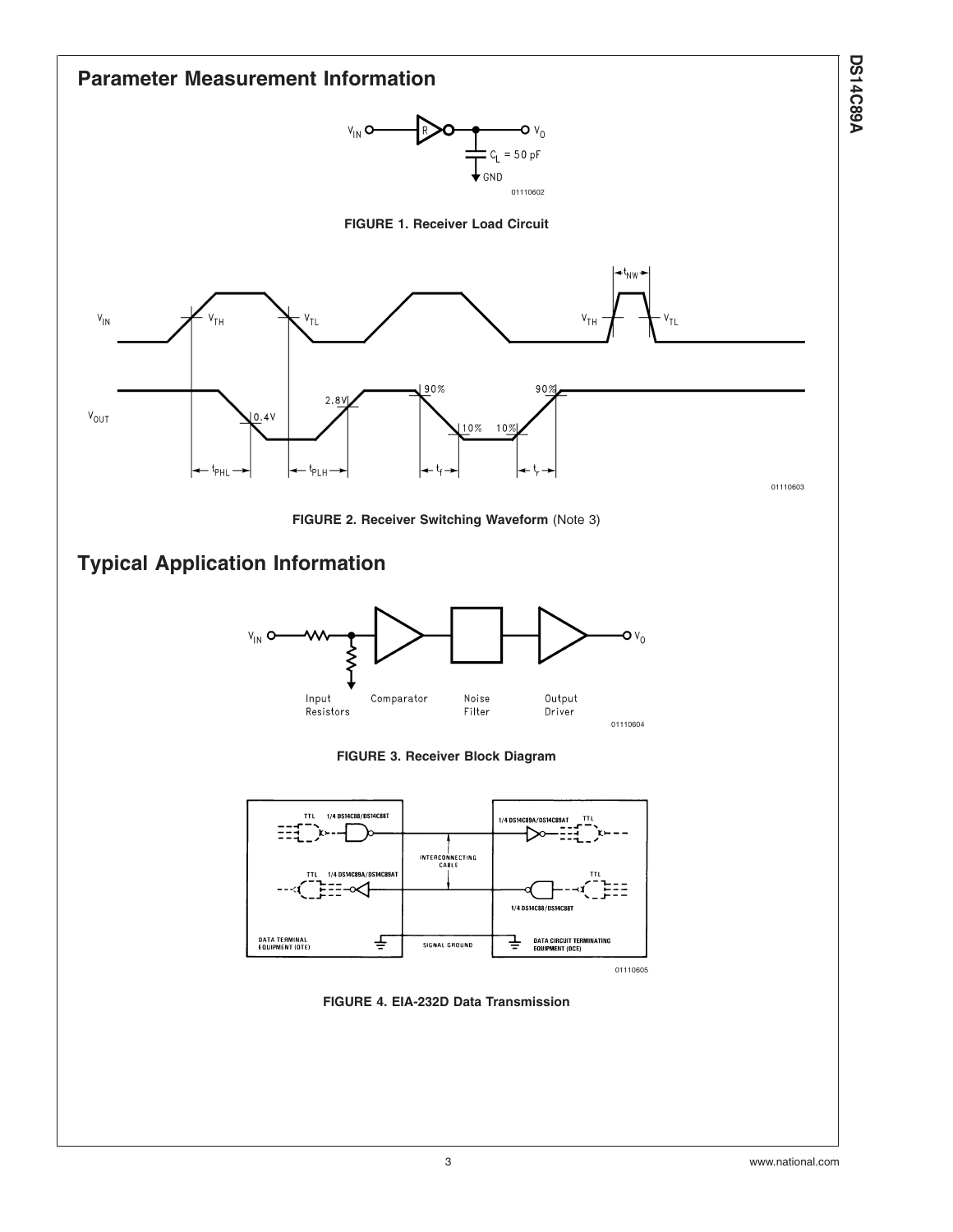